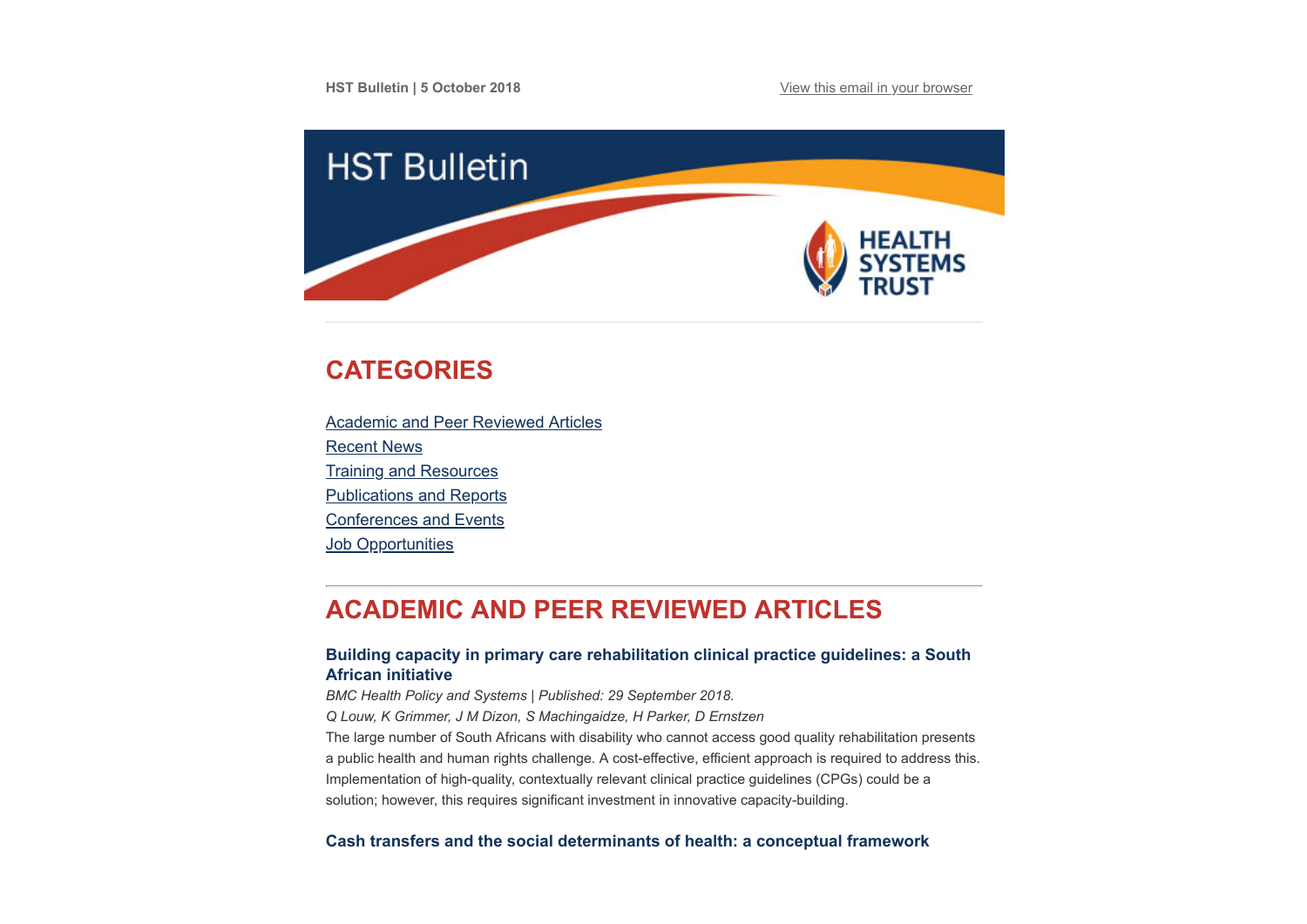*Health Promotion International | Published: 1 October 2018.*

*Ebenezer Owusu-Addo, Andre M N Renzaho, Ben J Smith*

Cash transfers (CTs) can play a significant role in tackling the social determinants of health (SDoH), but to date there is a lack of conceptual framework for understanding CTs linkages to the SDoH. This article proposes a framework that identifies the linkages between CTs and SDoH, discusses its implications, and argues for active involvement of health promoters in CT design, implementation and evaluation.

## **[Social support factors associated with psychological resilience among women](https://www.tandfonline.com/doi/full/10.1080/16549716.2018.1491114) survivors of intimate partner violence in Gauteng, South Africa**

*Global Health Action | Published: 1 October 2018.*

*Mercilene T Machisa, Nicola Christofides, Rachel Jewkes*

Women's experiences of intimate partner violence (IPV) increase their risk for mental ill health. However, some women exposed to IPV and adversity are psychologically resilient and function well despite these exposures. We conducted a study to investigate the factors that are associated with psychological resilience among abused women, using data collected in a household survey conducted in Gauteng province of South Africa.

## **[Potential effect of household contact management on childhood tuberculosis: a](https://www.thelancet.com/journals/langlo/article/PIIS2214-109X(18)30401-7/fulltext) mathematical modelling study**

*The Lancet | Published: 25 September 2018.*

*Peter J Dodd, Courtney M Yuen, Mercedes C Becerra, Paul Revill, Helen E Jenkins, James A Seddon* Tuberculosis is recognised as a major cause of morbidity and mortality in children, with most cases in children going undiagnosed and resulting in poor outcomes. Household contact management, which aims to identify children with active tuberculosis and to provide preventive therapy for those with HIV or those younger than 5 years, has long been recommended but has very poor coverage globally. New guidelines include widespread provision of preventive therapy to children with a positive tuberculin skin test (TST) who are older than 5 years.

## **[Healthcare service delivery to refugee children from the Democratic Republic of](https://bmcmedicine.biomedcentral.com/articles/10.1186/s12916-018-1153-0) Congo living in Durban, South Africa: a caregivers' perspective**

*BMC Medicine | 27 September 2018.*

*Anna Meyer-Weitz, Kwaku Oppong Asante, Bukenge J Lukobeka*

Refugees are generally considered a vulnerable population, with refugee children (newborn and young children) being particularly so. Access to healthcare for this population remains a challenge. The main purpose of this study was to explore refugee caregivers' perceptions of their children's access to quality health service delivery to their young children in Durban, South Africa.

## **[Health system reforms in five sub-Saharan African countries that experienced major](https://www.tandfonline.com/doi/full/10.1080/16549716.2018.1517931) armed conflicts (wars) during 1990–2015: a literature review**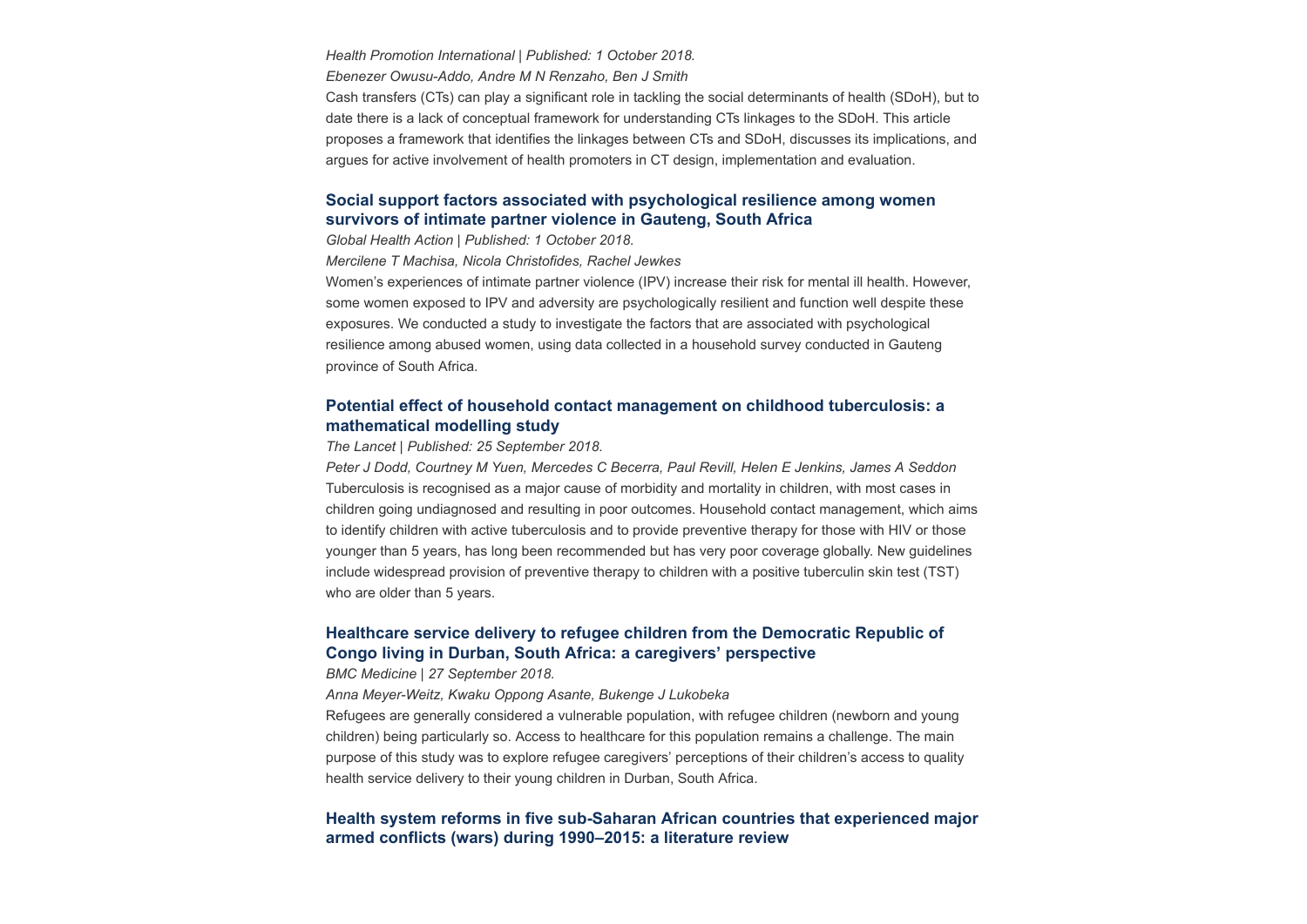*Global Health Action | Published: 1 October 2018.*

*Chol Chol, Joel Negin, Alberto Garcia-Basteiro, Tesfay Gebregzabher Gebrehiwot, Berhane Debru, Maria Chimpolo, Kingsley Agho, Robert G Cumming, Seye Abimbola*

Sub-Saharan Africa (SSA) has had more major armed conflicts (wars) in the past two decades – including 13 wars during 1990–2015 – than any other part of the world, and this has had an adverse effect on health systems in the region. [The objective of this study was] to understand the best health system practices in five SSA countries that experienced wars during 1990–2015, and yet managed to achieve a maternal mortality reduction – equal to or greater than 50% during the same period – according to the Maternal Mortality Estimation Inter-Agency Group (MMEIG). Maternal mortality is a death of a woman during pregnancy, or within 42 days after childbirth – measured as maternal mortality ratio (MMR) per 100,000 live births.

#### **[\(Return to Top\)](#page-0-1)**

## <span id="page-2-0"></span>**RECENT NEWS**

#### **[Historic UN TB declaration 'falls short' say activists](https://www.health-e.org.za/2018/09/27/historic-un-tb-declaration-falls-short-say-activists/)**

*Health-e News | 27 September 2018.*

Civil society groups have criticised the United Nations declaration on tuberculosis (TB) ratified [on 26 Sept] saying it 'falls short' on critical issues in the fight against the world's top infectious killer.

## **[Diabetes and TB: Top killer diseases feed on each other](https://www.dailymaverick.co.za/article/2018-10-01-diabetes-and-tb-top-killer-diseases-feed-on-each-other/)**

*Daily Maverick | 1 October 2018.*

Over one week, two UN high level meetings were held on health matters – with virtually no interaction between the two. But diabetes, cancer and depression have a major impact on tuberculosis. If we treat them in silos, we won't overcome them.

## **[Heads of State commit to lead response to beat noncommunicable diseases,](http://www.who.int/news-room/detail/27-09-2018-heads-of-state-commit-to-lead-response-to-beat-noncommunicable-diseases-promote-mental-health) promote mental health**

*World Health Organisation | 27 September 2018.* Heads of state and government [on 27 September] committed to 13 new steps to tackle noncommunicable diseases including cancers, heart and lung diseases, stroke, and diabetes, and to promote mental health and well-being.

#### **[Is this the Bill the alcohol industry doesn't want you to see?](https://bhekisisa.org/article/2018-10-03-00-the-control-of-marketing-of-alcohol-beverages-bill-government-doesnt-want-you-to-see)**

*Bhekisisa | 3 October 2018.* South Africa is one of the hardest drinking countries in the world, but legislation to stop it been under wraps for over five years.

#### **[New tuberculosis vaccine raises hopes](https://www.groundup.org.za/article/new-tuberculosis-vaccine-raises-hopes-and-concerns/)**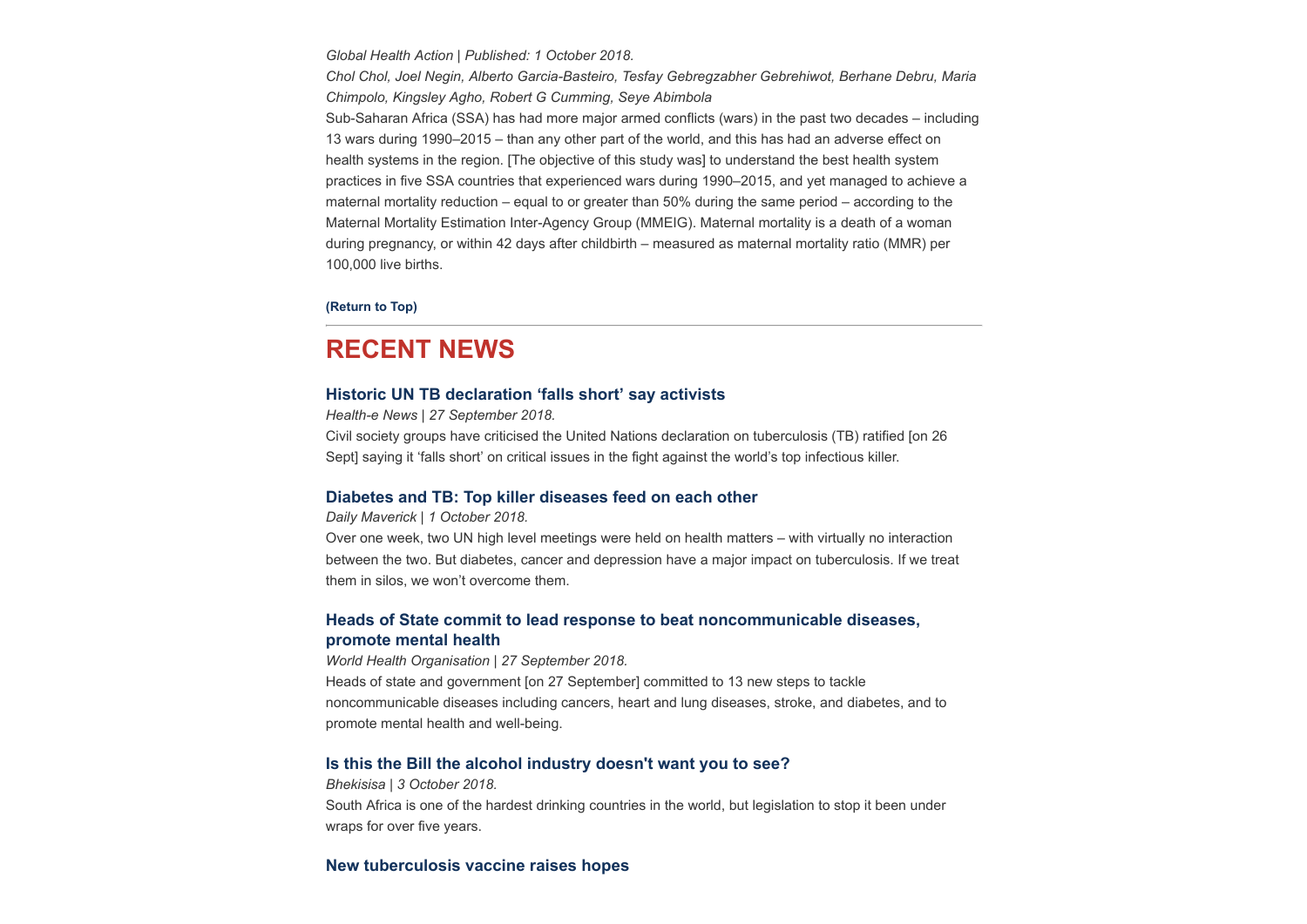#### *GroundUp | 28 September 2018.*

A new vaccine to prevent tuberculosis in young people and adults has been announced. One of the world's most prestigious medical journals, the New England Medical Journal, published the results of a GlaxoSmithKline (GSK) trial on Tuesday.

### **[Funding of SA's science researchers continues to fall](https://www.businesslive.co.za/bd/national/science-and-environment/2018-09-27-funding-of-sas-science-researchers-continues-to-fall/)**

*Business Day | 27 September 2018.*

The NRF announced in 2017 that it was forced to cut grants for top scientists to restructure one of its most important funding programmes.

#### **[Zimbabwe to vaccinate 1.4 million people against cholera in Harare](https://afro.who.int/news/zimbabwe-vaccinate-14-million-people-against-cholera-harare)**

*World Health Organisation | 3 October 2018.*

The Government of Zimbabwe with the support of the World Health Organization (WHO) and partners is launching an oral cholera vaccination (OCV) campaign to protect 1.4 million people at high risk of cholera in Harare. The immunization drive is part of efforts to control a cholera outbreak, which was declared by the health authorities on 6 September 2018.

#### **[\(Return to Top\)](#page-0-1)**

## <span id="page-3-0"></span>**TRAINING AND RESOURCES**

#### **[Podcast: Combination Prevention and AIDS 2018](https://www.avac.org/podcast/combination-prevention-and-aids-2018)**

#### *Px Pulse (AVAC) | 29 August 2018.*

In this episode, featuring Ambassador Deborah Birx, [Px Pulse] takes a look at one area of great importance that was center stage at [July's] AIDS 2018 conference in Amsterdam: primary prevention. Hear Brad Jones of Weill Cornell Medical College pose a basic question about T cells and what his research could teach us about the immune system. Advocate Dorothy Okatch of the NGO Young 1ove sizes up the challenges for prevention in her country Botswana, where gains in treatment have been lauded. But first, [Px Pulse] talks to the head of PEPFAR (the US President's Emergency Plan for AIDS Relief), Ambassador Deborah Birx, who oversees one of the biggest programs for HIV/AIDS in the world.

#### **[Webinar: Foundations for Global Health Practice](https://www.cugh.org/events/webinar-foundations-global-health-practice-how-make-most-your-global-health-course?utm_source=Global+Health+NOW+Main+List&utm_campaign=ee42cacf3e-EMAIL_CAMPAIGN_2018_10_03_12_35&utm_medium=email&utm_term=0_8d0d062dbd-ee42cacf3e-2811001)**

*Friday 12 October 2018 | 12pm ET - 1pm ET (6pm South Africa Standard Time).* Global health is influenced by so many aspects of life and is, by its scope, interdisciplinary and crosssectoral in nature. Join the Consortium of Universities for Global Health for a webinar sharing best practices, and a discussion of the challenges associated with global health education. Brian W. Simpson will moderate the session featuring Lori DiPrete Brown, editor of the Foundations for Global Health Practice; Ann Kurth, dean of the Yale School of Nursing; Quentin Eichbaum, a professor of Medicine at Vanderbilt University.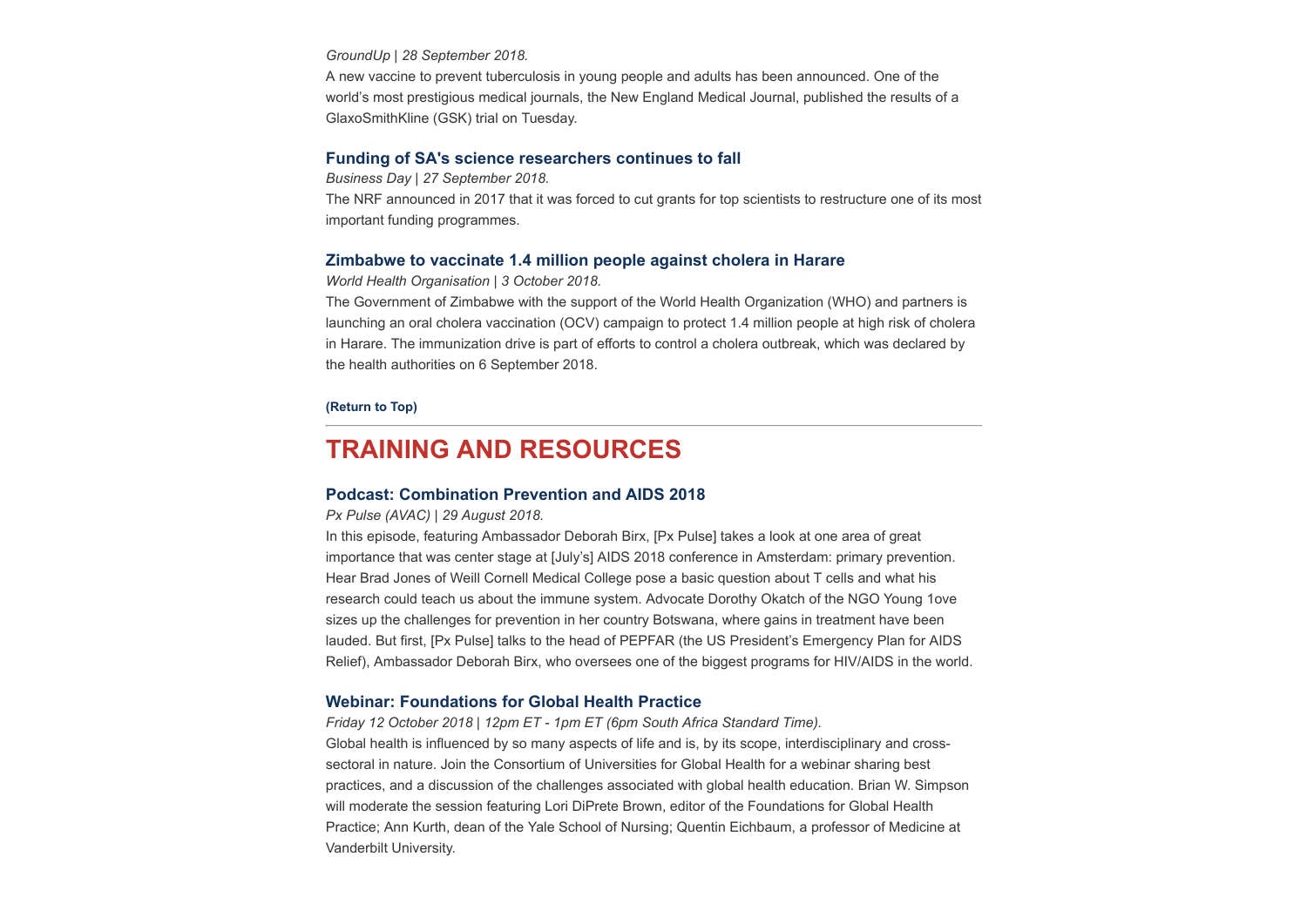## <span id="page-4-0"></span>**PUBLICATIONS AND REPORTS**

## **[Implementing the Sustainable Development Goals in South Africa: Challenges &](http://www.hst.org.za/publications/NonHST%20Publications/Implementing%20the%20SDGs%20in%20South%20Africa.pdf) Opportunities**

*South African SDG Hub | Published: 6 August 2018.*

In this publication, contributors from government, academia and development partners reflect on the effective implementation of the SDGs in South Africa. The publication also contains some of the most recent data on South Africa's implementation of the SDGs.

**[\(Return to Top\)](#page-0-1)**

## <span id="page-4-1"></span>**CONFERENCES AND EVENTS**

#### **[HIV Clinicians Society Conference 2018](http://www.sahivsoc2018.co.za/)**

24-27 September 2018 Gallagher Convention Centre, Johannesburg, South Africa

#### **[Global Health Security 2019](https://www.ghs2019.com/)**

18-20 June 2018 Sydney International Convention Centre, Sydney, Australia

### **[IAS Conference on HIV Science 2019](http://www.ias2019.org/)**

21-24 July 2019 Centro Citibanamex, Mexico City, Mexico

**[\(Return to Top\)](#page-0-1)**

## **JOB OPPORTUNITIES**

Please click on the job title for more information.

**[Health Systems Trust: Provincial Epidemiologist](http://www.hst.org.za/Pages/Provincial-Epidemiologist.aspx)**  Closing Date: 9 October 2018

### **[Health Systems Trust: Administrator](http://www.hst.org.za/Pages/Administrator.aspx)**

Closing Date: 9 October 2018